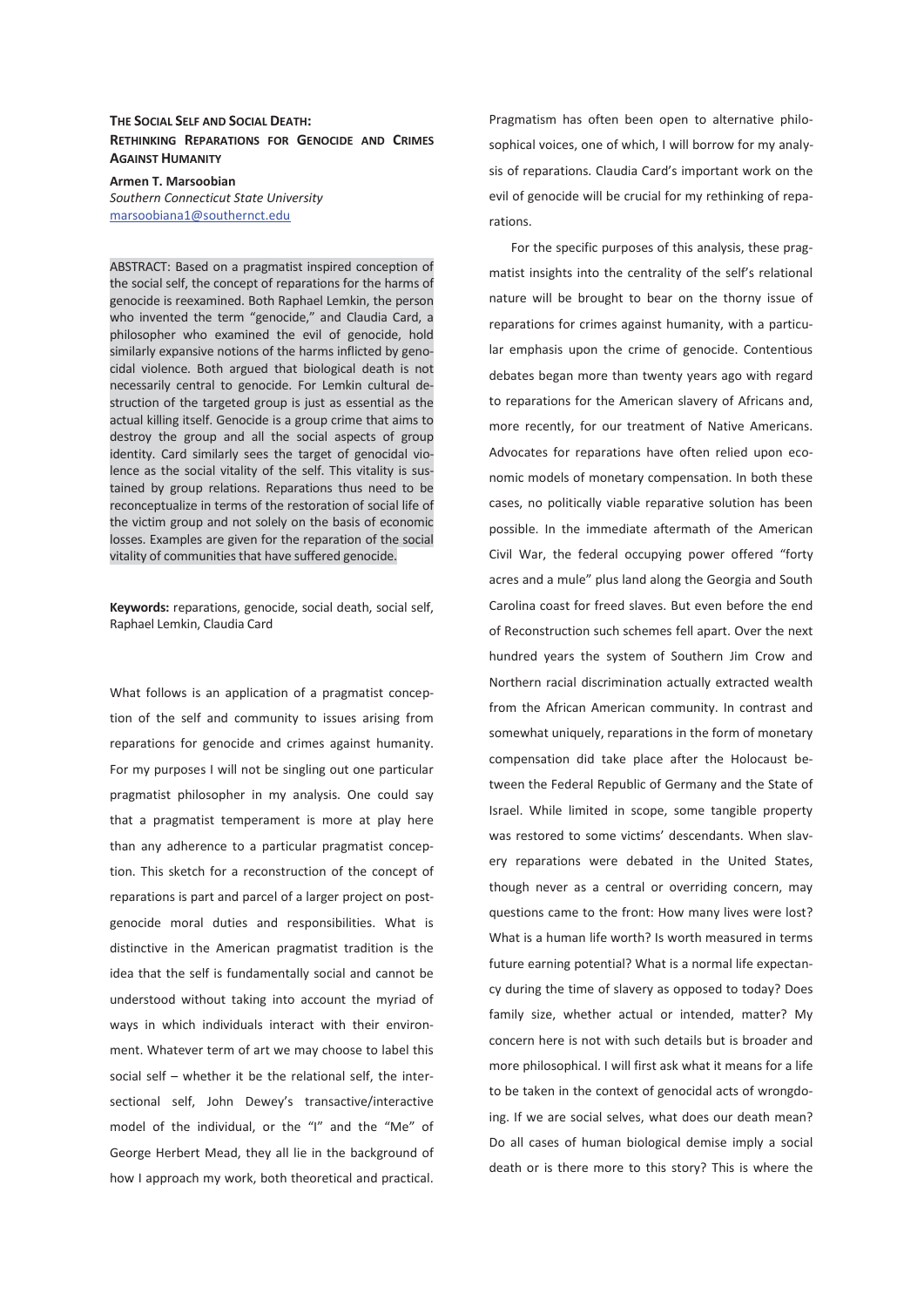work of an important American feminist moral philosopher, Claudia Card, can help us. $<sup>1</sup>$ </sup>

Before addressing the issue of reparations, we need to be clear about the nature of the crime that calls for repair. I will focus primarily on the crime of genocide though aspects of the analysis may apply, with qualifications, to other large-scale mass atrocities. While genocide has historical antecedents going back to the dawn of recorded history, certain key events in the twentieth century led to the development of the concept of genocide and its eventual criminalization with the adoption of the United Nations Convention on the Prevention and Punishment of the Crime of Genocide in 1948 that came into force in 1951. Civilian populations have always suffered in times of war. Criminalizing the behavior of combatants for the wrongful harming of civilians in wartime began in the late nineteenth century and were codified into international law with the 1899 and 1907 Hague Conventions. The laws of war were further refined in the course of the last one hundred years so that the deliberate targeting of civilians as a tool of war is, in theory, prohibited. Syria, Yemen, and most recently, Azerbaijan's aggression against Armenia are today stark examples of a lack of progress in this regard, especially when war is euphemistically labelled as "an ethnic conflict." Atrocities committed against the citizens of one's own nation state or acts committed by state agents outside the parameters of war, remained outside the purview of international criminal law well into the second half of the twentieth century. This is not to say that governments and individuals were not thinking about the civilian costs of conflicts. While no formal legal framework existed at the time, on May 24, 1915, the Allied Powers of Britain, France, and Russia, jointly issued a statement explicitly charging, for the first time, another government of committing "a crime against humanity." With specific reference to the Armenian

massacres that began a month earlier, the Allies stated: "In view of these new crimes of the Ottoman Empire *against humanity and civilization*, the Allied Governments announce publicly to the Sublime Porte that they will hold personally responsible for these crimes all members of the Ottoman Government, as well as those of their agents who are implicated in such massacres" (emphasis added) (Facing History). But at the conclusion of the First World War the victors only made a halfhearted effort to punish the leadership of the Ottoman Turkey.

Two events and one individual stand out in the conceptualization of genocide and its eventual criminalization as a crime against humanity. The two events, the Armenian Genocide and the Holocaust, are linked together in the thought of Raphael Lemkin, a Polish-Jewish jurist, who lost 49 members of his family in the Holocaust. Lemkin was the individual who coined the word "genocide" in 1944 to capture what Winston Churchill, in describing the Nazi terror in Europe, had called, "a crime without a name." The eventual linkage in Lemkin's mind of what had happened to the Armenians beginning in 1915 and the events transpiring in Europe during the Final Solution can be traced to his philosophy, philology, and law studies in the 1920s. Lemkin had followed the 1921 Berlin trial of Soghomon Tehlirian, the Armenian assassin of Mehmed Talaat Pasha, the chief architect of the genocide. Lemkin had pressed his law professors regarding the contradictions in a legal system in which an individual, such as Tehlirian, could be charged with the murder of one individual, Talaat, but where there was no legal mechanism to bring to justice Talaat, the individual chiefly responsible for the murder of a million and a half of his own citizens. His professors told him that state sovereignty was supreme and that the citizens of a nation state were property whose rulers could do to them what they willed. Lemkin was astonished that a crime of such scale and such scope could be left unpunished.<sup>2</sup> In Lemkin's mind it was not simply a matter of

-

 $\overline{a}$ 

 $1$  I had the privilege of working with Card over a decade ago on issues related to genocide. Her passing five years ago was an immense loss to our profession and to the philosophical study of genocide and crimes against humanity.

<sup>2</sup> See Lemkin's discussion in his autobiography, *Totally Unoffi-*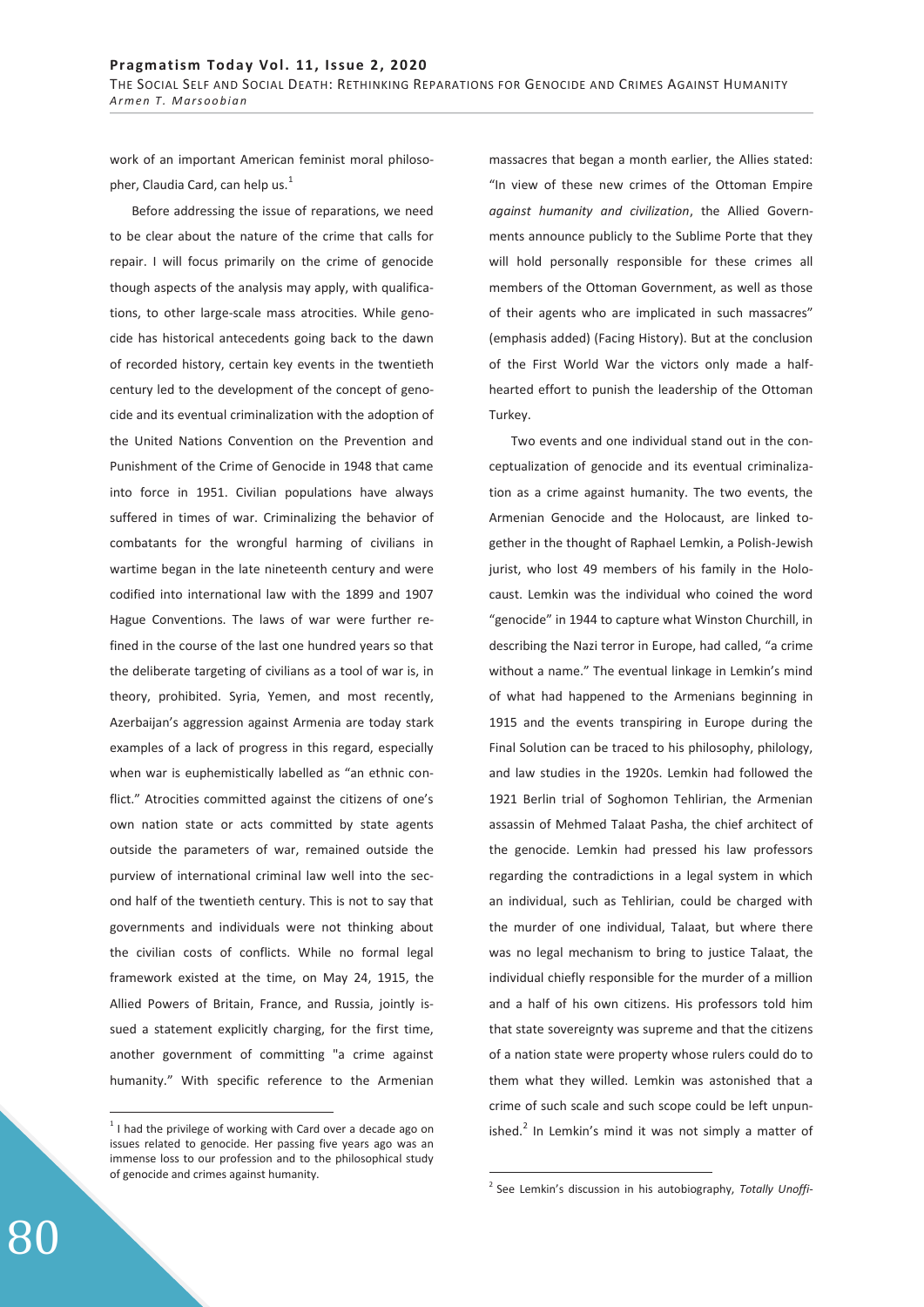breaching the barrier of state sovereignty but understanding that this was a crime of a different kind. A crime against a group, a collectivity or community, was not simply a matter of aggregating crimes committed against individual members of the collectivity. There was a harm of a different kind, maybe a greater harm, when individuals are targeted simply for being the members of a collectivity. Destroying a group that was essential to the self-identity of its individual members added a unique dimension to such crimes.

Lemkin would go on to propose a new international law to capture what had happened to the Armenians during the genocide of 1915 to 1923. In 1933 he had already prepared a paper for a League of Nations conference in Madrid in which he proposed the international prohibition of acts targeting collectivities and the unique harms that such acts engender. Lemkin wrote: "In particular these are attacks carried out against an individual as a member of a collectivity. The goal of the author *[of the crime]* is not only to harm an individual, but, also to cause damage to the collectivity to which the later belongs. Offenses of this type bring harm not only to human rights, but also and most especially they undermine the fundamental basis of the social order" (Lemkin, 1933). In analyzing these acts, which he labeled acts of barbarity and acts of vandalism, Lemkin emphasized the social nature of the crime. Acts of barbarity, while entailing the physical destruction of individuals, extended beyond individual acts of murder. Lemkin claimed:

Let us consider, first and foremost, acts of extermination directed against the ethnic, religious or social collectivities whatever the motive (political, religious, etc.); for example, massacres, pogroms, actions undertaken to ruin the economic existence of the members of a collectivity, etc. Also belonging in this category are all sorts of brutalities which attack the dignity of the individual in cases where these acts of humiliation have their source in a campaign of extermination directed against the collectivity in which the victim is a member (Lemkin 1933).

 $\overline{a}$ 

The crime of brutality is not simply reducible to biological destruction. International law must take into account *how* one dies, not simply one's death. Such crimes against groups can take a further social dimension when culture is singled out for attack. Lemkin wrote: "An attack targeting a collectivity can also take the form of systematic and organized destruction of the art and cultural heritage in which the unique genius and achievement of a collectivity are revealed in fields of science, arts and literature" (Lemkin 1933). Lemkin labeled such crimes "acts of vandalism." He would go on to further develop this concept of cultural destruction in his 1944 work, *Axis Rule in Occupied Europe*, the work in which the word "genocide" first appeared in print. Today such acts of vandalism are singled out in the literature as "cultural genocide."

Understanding the collective social dimension of such crimes is central to Claudia Card's concept of social death. Social death is the unique harm of genocide and will serve as the basis of my preliminary rethinking of the concept of reparations. Card opens her chapter on genocide in her last book, *Confronting Evils,* with these words:

The intentional production of social death in a people or community is the central evil of genocide. That is so not only when a genocide is mainly cultural but even when it is homicidal on a massive scale. Social death distinguishes the evil of genocide, morally, from the evils of other mass murders. Even genocidal murder can be understood as an extreme means to the primary goal of social death (Card 2010, 237).

For Card, social death is the death of the social self, not the death of a biological individual per se. As I remarked early, relations are paramount in understanding the conception of the self at work here. Selves are spatiotemporal creatures. Justus Buchler captures this notion in his introductory discussion of human query in *Nature and Judgment*: "The human self, as some philosophers have recognized, is spread out in space as well as time. Its principal power is action at a distance. It is connected with other selves and with the world by unseen ties  $-$  of obligation, intention, representation, conflict, memory,

*cial: The Autobiography of Raphael Lemkin,* Donna-Lee Frieze, ed., Yale University Press, 2013, 20.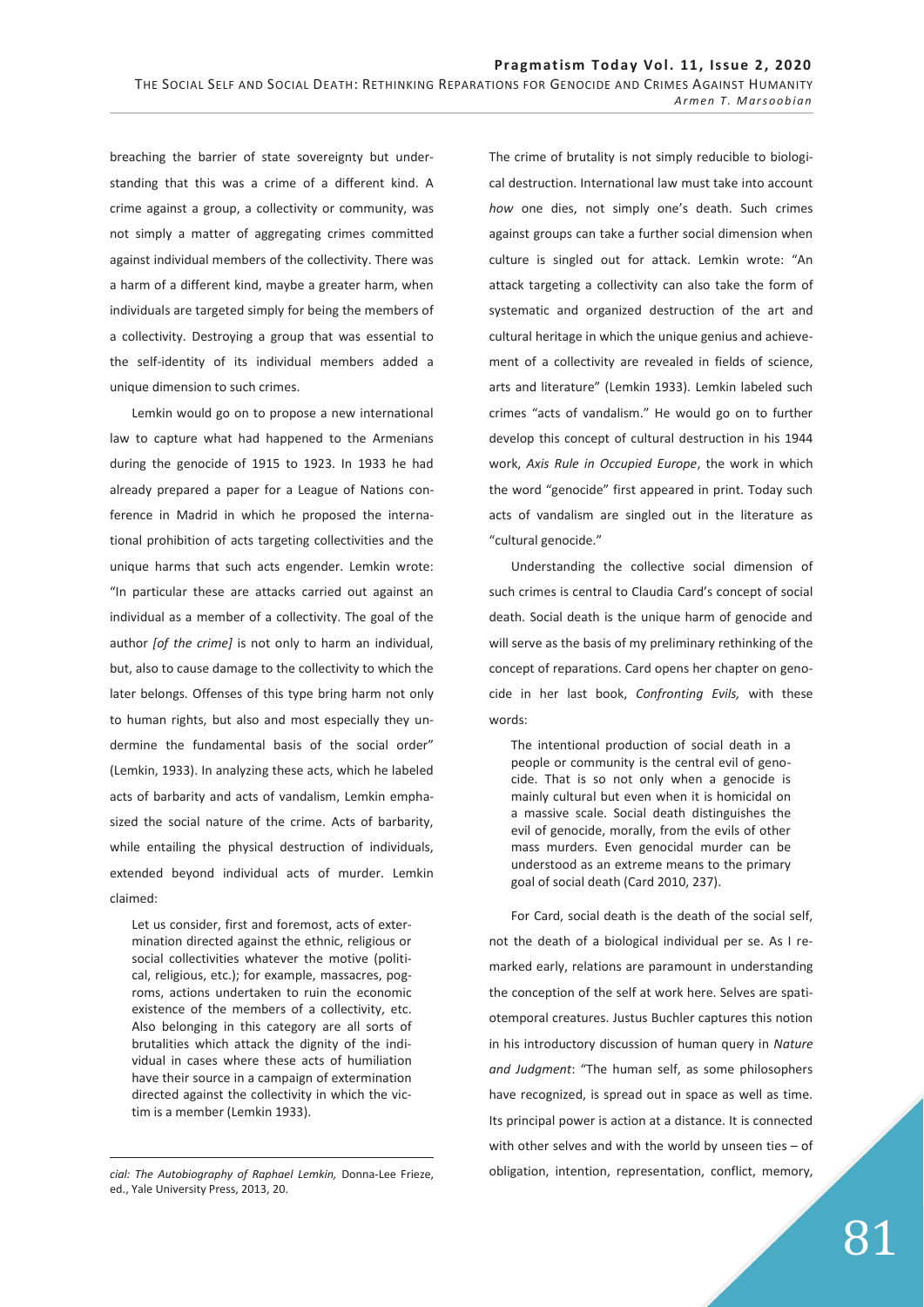and love... The self's spread, its relatedness, is the basis of sociality" (Buchler 56). While Buchler's claim is a metaphysical claim about human experience based upon his ordinal ontology, it helps us see the multiple ways in which we are related to others and the environment. It is this spread of relations that is attacked in genocidal violence, not just the biological/physiological relation we have with the world, the termination of which we normally identify with death. If we apply recent feminist literature on the idea of the self as intersectional, we can see that certain primary identities and roles are singled out for attack and eventual destruction in the crime of genocide. Card uses the term "social vitality" to characterize the depth and spread of relatedness. In her conceptualization, one can have degrees of social vitality. While acknowledging that not all of life's meaning is dependent on social relations – one may have spiritual vitality in social isolation (e.g., the self-chosen isolation of religious hermits) – social relations do play the central role in selfhood:

Social vitality exists through relationships, contemporary and intergenerational, that create contexts and identities that give meaning and shape to our lives. Some of these relationships are with kin, friends, and coworkers. Others are less personal and mediated by basic social institutions – economic, political, religious, educational, and so on. Loss of vitality comes with the loss of such connections (Card 2010, 237).

Social death is the death of these socially vital relations. Card contends that "Genocide is the extreme [form] of social death" (Card 2010, 237). Social death is possible in less extreme forms than in genocide but the important point to reiterate is that biological death is not a prerequisite of social death. It is partially on this basis that Card restricts the scope of genocide. Large numbers of deaths by themselves do not determine whether we are in the presence of genocide. Mass death, even when intentionally inflicted by others, may not qualify as genocide. The mass death involved in the September  $11<sup>th</sup>$  attacks would not count as an instance of genocide while the killing of Bosniak men and boys in Srebrenica would, even though in both these instances we are talking

about deaths only in the thousands. $3$  Body count is not determinate of genocide.

 One could object to this distinction by claiming that in both instances, the September  $11<sup>th</sup>$  attacks and Srebrenica massacres, the social vitality of the individuals killed was destroyed. Why then is the former event not genocide while the latter is? A further distinction is required. While most scholars accept the notion that genocide is a crime against a group or a collectivity, the debate often centers on how to identify what kinds of groups count for protection, that is, what order of social relatedness is worthy of protection. When Lemkin's ideas were incorporated into international law in the debates about the Genocide Convention in the aftermath of the Second War, controversy centered on whether to include political groups under the protection of the Convention's operative clause of "acts committed with intent to destroy, in whole or in part, a national, ethnical, racial or religious group, as such" (United Nations). Ultimately "political" groups were excluded because of pressure from the Soviet bloc. Card and many other genocide scholars are more flexible or expansive in establishing the subject of genocide. Yet not all collectivities count for these purposes.

The question still remains as evidenced by the contrast between the deaths on September  $11<sup>th</sup>$  and in Bosnia: Why is the collectivity killed in the September  $11<sup>th</sup>$  attacks treated only as an aggregate of individuals while the Srebrenica victims are a group whose identity is the prime target and major casualty of the Serbian slaughter? A finer-grained understanding of groups or collectivities is required. While selves may have an indeterminate number of constitutive relations, some are more essential and less easily rejected. Lemkin had created the word "genocide" by combing the Greek word *génos* ("people or race") and the Latin suffix -*cide*  ("the act of killing"). Card answers our question by focus-

 $\overline{a}$ 

<sup>3</sup> This was borne out in the International Criminal Tribunal for the Former Yugoslavia (ICTY) ruling regarding the killings in Srebrenica as meeting the criteria of the crime of genocide under the Genocide Convention. See the case of Radislav Krstić: https://www.irmct.org/specials/srebrenica20/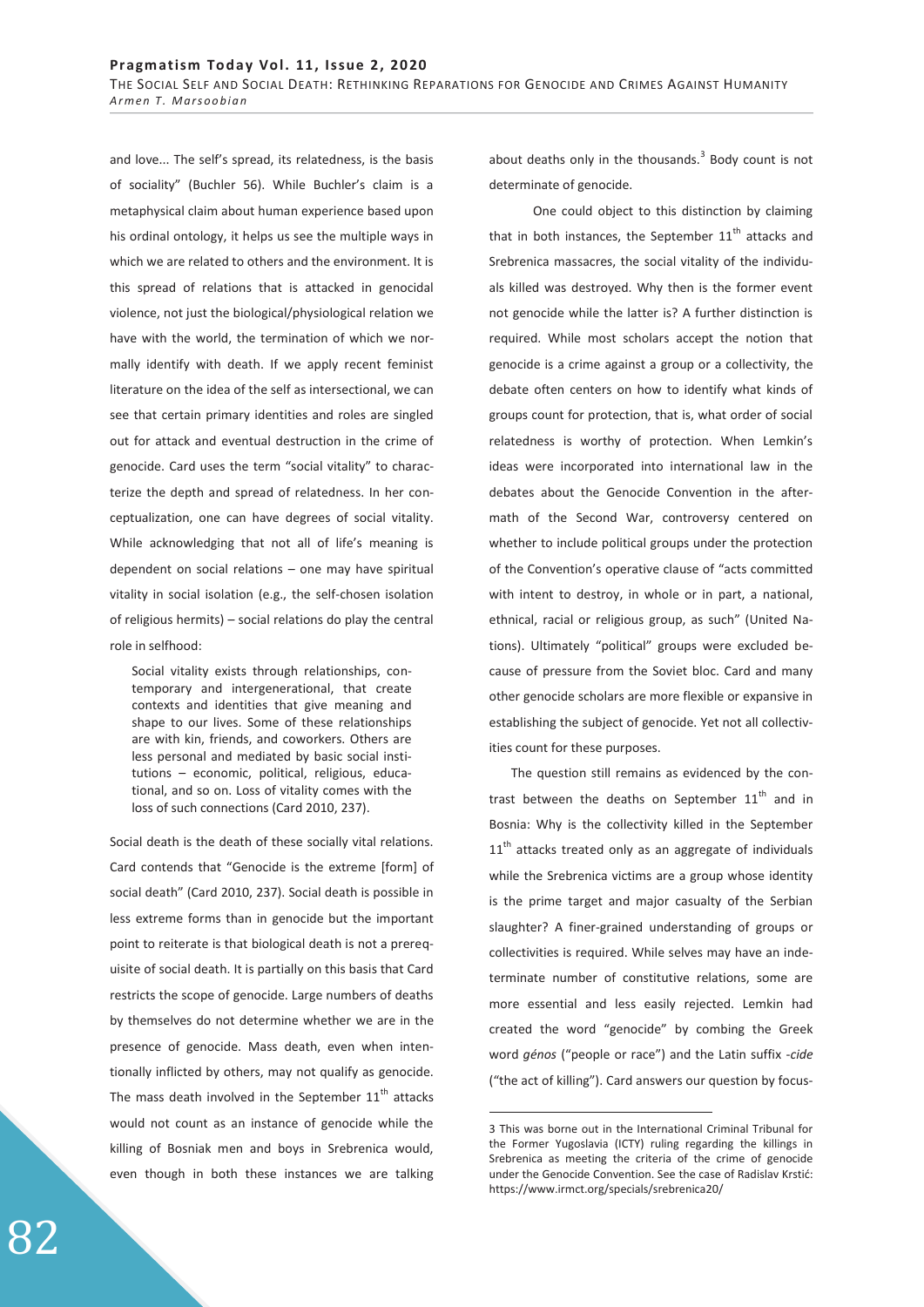ing on what it means to be a people. She draws upon a contrast developed by Iris Marion Young between structural and social groups:

Occupants of those bombed buildings did not constitute a people. A people is not an aggregate. Nor is it only a *structural group*, in Iris Marion Young's sense of a serial collectivity united by the relationships of members to externals, which gives them common interest. . .

A people is a *social group* in Young's sense, that is a collectivity united by internal relationships and traditions, such as common language and practices. Relationships that constitute a people include connections of kinship and citizenship as well as cultural and social relationships created by such things as a common literature, cuisine, humor, and by sharing in the creation and maintenance of laws and traditions (Card 2010, 247).

Here I would not follow Card in her adoption of Young's terminology, though conceptually I do accept her distinction between structural and social groups. Identifying the former, structural groups, with external relations and the latter group, social groups, with internal relations, doesn't add anything to our understanding of such groups. Yes, some relationships are harder to deny and more enduring. Aside from the feeling that some relations are more determinate of who we are or have greater value, external versus internal adds nothing to the analysis. But the dead end and conceptual muddle of employing such internal-external terminology is a topic for another essay.

For Card, the practices and relationships she here identifies with social groups "create the social vitality that gives meaning to the lives of members of peoples" (Card 2010, 247). The social vitality of the World Trade Center victims and their relatives come largely from their membership in other groups, not from their membership in the group that happened to be in those buildings when airplanes crashed into them. World Trade Center group membership is secondary to the vitality of this set of victims.

For Card, the target of genocidal acts is the social vitality of the group: "To the extent that relationships that define the group are important sources of meaning and identity in the lives of its members, destruction of the

group is for them a serious loss. By the same token it is a loss of the possibility of such meaning and identity for descendants" (Card 2010, 247–8). As we will see, this loss of meaning and identity for descendants of genocide victims plays a role in justifying the reparative work that is required in post-genocidal societies. The loss of social vitality extends beyond the direct victim to those in generations to come.

While the U. N. Convention on the Prevention and Punishment of the Crime of Genocide provides no direct conceptual analysis of the meaning of genocide, it does provide support for the notion that genocide is not reducible to the mass killing. Only the first ("Killing members of the group") of the five types of genocidal acts identified in Article II of the Convention involves killing, while the remaining four do not:

- (b) Causing serious bodily or mental harm to members of the group;
- (c) Deliberately inflicting on the group conditions of life calculated to bring about its physical destruction in whole or in part;
- (d) Imposing measures intended to prevent births within the group; $<sup>4</sup>$ </sup>
- (e) Forcibly transferring children of the group to another group. (United Nations)

Our analysis thus far has brought Lemkin and Card into agreement: it is not the biological individual who is the victim of genocide but the social self.

We can now turn directly to the outline of my position regarding reparations for genocide. This will have to be a sketch since much detail needs working out. While commonalities abound, all genocides have unique elements that determine the particular nature of the reparative actions that must follow. My thesis, simply put is: Reparations must to directed toward the restoration of the social vitality lost in the social death of genocide.

<sup>-</sup><sup>4</sup> With regard to (d) Card has written a number of important articles about rape both in the context of war and genocide. See: "The Paradox of Genocidal Rape Aimed at Enforced Pregnancy" in *Criticism and Compassion: The Ethics and Politics of Claudia Card.* Robin S. Dillion and Armen T. Marsoobian, eds., Wiley, 2018.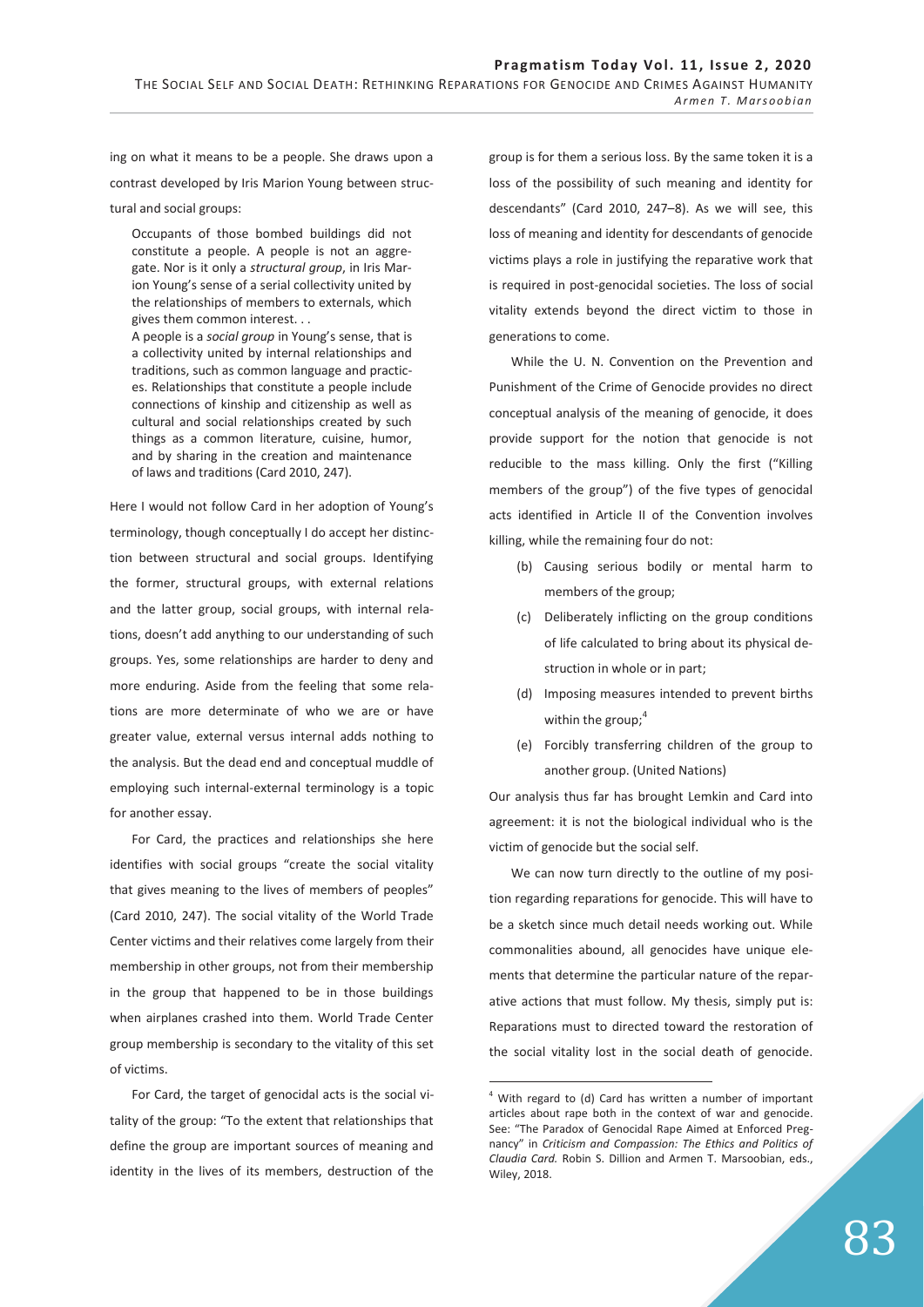THE SOCIAL SELF AND SOCIAL DEATH: RETHINKING REPARATIONS FOR GENOCIDE AND CRIMES AGAINST HUMANITY *Armen T. Marsoobian* 

While reparations entail costs for the perpetrator community, these costs are not determined by the costs of simply compensating victims and their descendants for the material losses that resulted from the crime. Where practical, private property, both movable and immovable, should be returned or compensated. Yet we know that in most cases, we cannot return to the status quo ante. As a form of compensatory justice, reparations should provide the means, that is, all the resources necessary for revitalizing the collective life and social vitality of the victim community. I can only here list some components of what a true reparative program should entail. The list of actions is far from exhaustive and is not presented in order of importance:

- 1. A full acknowledgement and official apology by the perpetrator community. These acts need to be enshrined through both legislation and executive decree.
- 2. If individual perpetrators are still alive, they must be arrested, tried, and punished by the appropriate judicial authority (national courts under the Genocide Convention or the International Criminal Court).
- 3. A full and thorough historical account of the genocide must be written and incorporated into the national education curriculum of the perpetrator community.
- 4. The cultural and religious heritage of the victim community must be preserved and/or restored in consultation with the experts and the victim community (e.g., the restoration of Jewish synagogues in Prague which is in stark contrast to the intentional destruction of Armenian churches and monasteries in eastern Turkey, Nakhijevan, and Artsakh in Azerbaijan).
- 5. Resources to allow for the flourishing of the arts and literature of the victim community. Support for the arts in all its forms. This is more than historical preservation of the artistic and literary heritage but provides for resources for making new art and literature. (e.g., the

Smithsonian's National Museum of the American Indian and its programs and exhibitions of contemporary Native American art.)

- 6. Language preservation when threatened with extinction due to victim dispersal (diasporas) and the death of language speakers. (e.g., Yiddish, Western Armenian).
- 7. Economic viability of survivor communities wherever they may be located.
- 8. Medical and mental health requirements of the survivor community (e.g., public health and social work resources).
- 9. No statute of limitations for the reparative acts required to restore social vitality. The reparative process is an ongoing process with no fixed end point.

The above is merely a preliminary sketch for a complex process of reparative action. Each of the above items call for further theoretical and practical elaboration. As has already been stated, each genocide has unique features that require reparative actions tailored to the specific harms inflicted.

## **References**

- Buchler, Justus. 1955. *Nature and Judgment*. New York: Columbia University Press.
- Card, Claudia. 2010. *Confronting Evils: Terrorism, Torture, Genocide.* Cambridge: Cambridge University Press.
- Card, Claudia. 2018. "The Paradox of Genocidal Rape Aimed at Enforced Pregnancy" in *Criticism and Compassion: The Ethics and Politics of Claudia Card.* Robin S. Dillion and Armen T. Marsoobian, eds., Oxford: Wiley, pp. 79–92.
- Facing History and Ourselves. https://www.facinghistory.org/resource-library/totally-unofficialraphael-lemkin-and-genocide/france-greatbritain-and-russia-joint-declaration-1915.
- International Residual Mechanism for Criminal Tribunals. United Nations. [Successor to the International Tribunal for the Former Yugoslavia (ICTY)]. https://www.irmct.org/specials/srebrenica20/
- Lemkin, Raphael. 1933. Acts Constituting a General (Transnational) Danger Considered as Offences Against the Law of Nations, http://www.preventgenocide.org/lemkin/madrid1933-english.htm.
- Lemkin, Raphael. 1944 [2008]. *Axis Rule in Occupied Europe: Laws of Occupation, Analysis of Govern-*